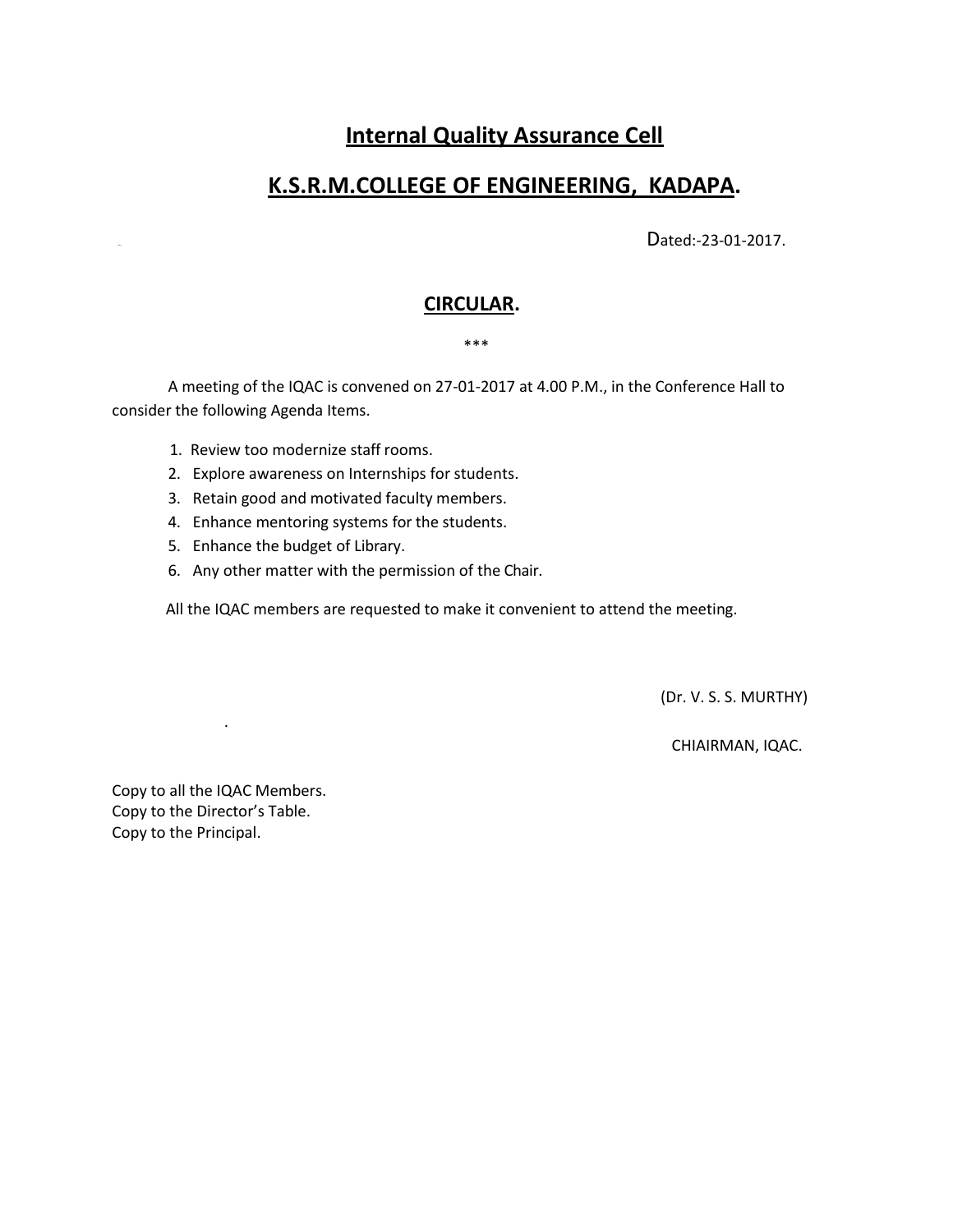### **K.S.R.M.COLLEGE OF ENGINEERING: KADAPA MINUTES OF THE MEETING OF IQAC.**

\*\*\* Date:-27-01-2017.

During the course of the IQAC meeting held on 27-01-2017 at 4.00 p.m., in the Conference Hall, the following members were present:-

| 1. Dr. V.S.S. Murty, Prof & Principal.                   | Chairperson. |
|----------------------------------------------------------|--------------|
| 2. Prof. G. Srenivasa Reddy, CE Dept                     | Member.      |
| 3. Dr. I. Sreevani, Assistant Professor                  | Member.      |
| 4. Prof. M.V. Narayana, ECE Dept.,                       | Member.      |
| 5. Sri K. Subbareddy, Steno, Pato Principal              | Member       |
| 6. Dr D.Ravikanth, Associate Professor, ME Dept.,        | Member.      |
| 7. Prof. B. Anuradha, Hod ECE, SVU, Tuirupati            | Member.      |
| 8. Dr. V. Lokeswara Reddy, Associate Professor, CSE Dept | Member.      |
| 9. Sri Harikishore Reddy, Industrialist.                 | Member.      |
| 10. Smt. G. Hemalatha, Associate Prof., ECE Dept.,       | Coordinator. |
| 11. Sri R. Rama Krishna Reddy, Associate Prof. ME Dept   | Member.      |
| 12. Mr. B.V.S.S. Sai, II Year Mech., Engg., Student      | Member.      |

At the out set the coordinator, IQAC welcomed Hon'ble Chairman and the members of the IQAC requested Hon'ble Chairman to initiate.

Hon'ble Chairman also welcomed all the members of the IQAC.

During the Course of the Meeting the IQAC Committee has resolved the Agenda Items as

#### follows. **AGENDA ITEMS:-**

- 1. Review too modernize staff rooms.
- 2. Explore awareness on Internships for students.
- 3. Retain good and motivated faculty members.
- 4. Enhance mentoring systems for the students.
- 5. Enhance the budget of Library.
- 6. Any other matter with the permission of the Chair.